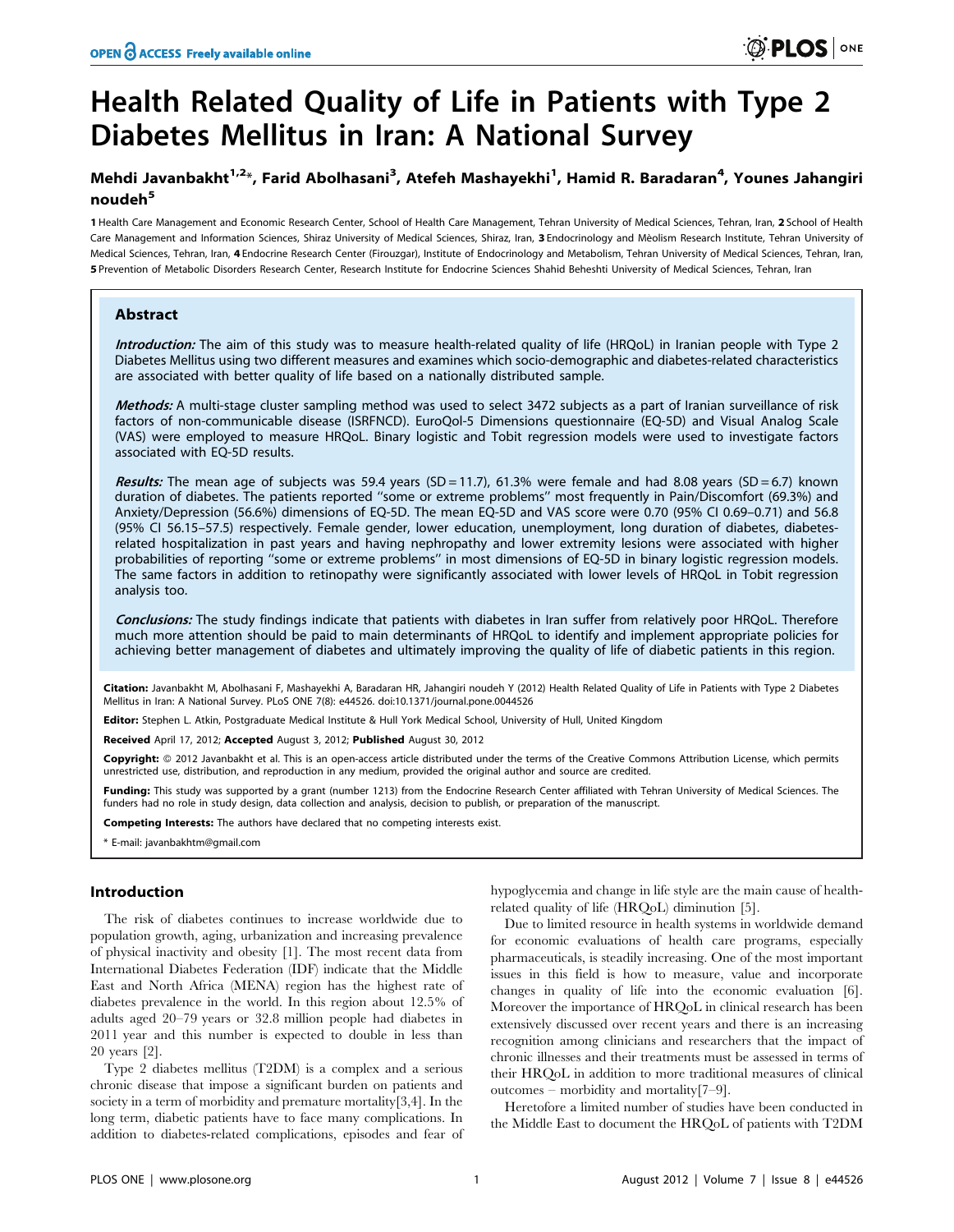[10–13]. Therefore the aim of this study was to measure HRQoL in Iranian patients with T2DM and examine which patient's sociodemographic and diabetes-related clinical characteristics are associated with better quality of life based on a nationally distributed sample.

#### Methods

#### Study Subjects and Sampling Design

This study conducted as a part of Iranian surveillance of risk factors of non-communicable disease system (ISRFNCD) that provided the demographic, anthropometric and biochemical characteristics on nationwide samples of Iranian adults. A multistage cluster sampling method was used to select 3918 patients with T2DM for study. Sampling frame was defined in 50 clusters for every 30 provinces. There is no distinction between rural and urban areas in samples, so that the samples were selected proportional to urban- rural population. All participants were visited by trained interviewers and were invited to participate by receiving informed consent. Subjects were eligible for the study if at the first they met WHO criteria (fasting plasma glucose  $\geq 7.0$  mmol/l (126 g/dl) or with a glucose tolerance test, two hours after the oral dose a plasma glucose  $\geq 11.1$  mmol/l (200 mg/dl)). Second were age 16 years or older and third were willing and able to give written informed consent and complete the questionnaire interview. Written informed consent also was obtained from guardian of individuals who were under 18 years old. Finally 3472 patients that completed two assigned questionnaires, included in the final analysis. The study has been approved by the ethics committee of the Iran's Ministry of Health (MOH)."

#### Measures

Data were collected using two questionnaires, a socio-demographic and clinical history questionnaire and a validated Farsi version of HRQoL questionnaire. First one recorded details of age, gender, education level, Living condition, employment and marital status, disease duration, mode of treatment and related comorbidity. To determine the health status, the EQ-5D 3L questionnaire was used. It includes 5 questions, each assessing one of 5 dimensions of the HRQoL (Mobility (MO), Self-Care (SC), Usual Activities (UA), Pain/Discomfort (P/D) and Anxiety/ Depression (A/D)). Each dimension has to be answered on a three–level scale (no problems, some or moderate problems, and extreme problems). The scales are given a score from 1 (no problem) to 3 (extreme problem) in each question; and finally the score digits are placed together to yield a 5-digit code for HRQoL of each patient. In this method, 243 (3 in power of 5) different codes are probable. EuroQol Group members have carried out researches mainly focused upon statistical modeling methods aimed at generating numerical values for each of 243 probable health states defined by EQ-5D. Value sets are commonly produced by valuing a selection of EQ-5D states and to extrapolate over the full set of states. In this study due to the absence of a locally appropriate set of values, as suggested by EuroQol Group the EQ-5D score was calculated using the UK VAS value set [14].The EQ-5D also contains a visual analog scale (VAS), measuring the subjects' perspectives of their quality of life level on a 100- point scale. The best state carries a score of 100 and the worst state a score of 0. This information can be used as a quantitative measure of health outcome as judged by the individual respondents. If patients had ability to answer the questions, they filled it personally; otherwise a trained interviewer collected the necessary data through face-to-face interviews with respondents.

#### Statistical Analysis

The continuous variables were expressed as mean  $\pm$  standard deviation and categorical variables as absolute numbers and percentages. Chi-square test was performed for the five dimensions of health status. As there were significant differences in EQ-5D and VAS scores according to age, sex, education level, employment status, diabetes duration and some comorbidity the mean values were adjusted by these parameters using analysis of covariance (ANCOVA). For all 5 dimensions level 2 and 3 on the EQ-5D dimensions were merged and thus dichotomized to ''no problem'' or ''some or extreme problem''. We used logistic regression to obtain odds ratios (ORs) and 95% confidence intervals (95% CIs) for determinants of EQ-5D dimensions after adjustment for covariates. Confidence intervals were calculated using the bias-corrected accelerated (BCA) percentile bootstrapping method. Finally, a Tobit regression model was constructed to find factors that affected the HRQoL of the patients, using EQ-5D score as a dependent variable. The Tobit regression model is suitable for two reasons. First, the distribution of the dependent variable is skewed and censored at  $-0.053$  and 1. Second, a considerable number of observations were at the upper limit of 1 (21.9%). All analyses were performed using STATA/SE 10.0 for Windows and SPSS Version 15.0.

#### Results

The patients' characteristics have been described in details in table 1. The mean age of respondents was  $59.4$  years  $(SD = 11.7)$ , 61.3% were female and the mean duration of diabetes was 8.08 years (SD = 6.7). About 80.8% was married, 82.3% had less than 6 grades education and 82.1% used combination therapy to control diabetes. Of the 3472 investigated patients, 32.6%, 21.6%, 40.4% and 10.7% reported that they had cardiovascular comorbidity, nephropathy, retinopathy and lower extremity lesions respectively.

#### Dimensions of EQ-5D

In total 30%, 24.6%, 32.9%, 69.3% and 56.6% of the patients reported ''some or extreme problems'' in MO, SC, UA, P/D and A/D dimensions of EQ-5D respectively (Table 2). Examination of health status in both sex revealed that, the frequency of ''some or extreme problems'' were significantly higher in females for all dimensions  $(P<0.05)$ . Patients in the 50 years had "some or extreme problems'' and older group, those who divorced or lost their couple and those who had less than 6 grades education reported higher rate of ''some or extreme problems'' than patients in other groups in all dimensions. Same as subjects who were employed, the frequency of ''some or extreme problems'' for all dimensions were lower in patients who lived in region with populations 500000–1000000, compared to patients in other groups  $(P<0.05)$ . As expected patients who had diabetes for longer time (5–10 and more than 10 years) reported significantly higher rate of had ''some or extreme problems'' in all dimensions except A/D. The frequency of ''some or extreme problem'' responses was significantly higher in subjects who had diabetes related hospitalization in past year  $(P<0.05)$ . For the relationship between the presence of diabetic complications and health status, the frequency of ''some or extreme problems'' responses was significantly higher for all dimensions in patients with neuropathy and cardiovascular comorbidity and lower extremity lesions. Nevertheless, the presence of nephropathy and retinopathy comorbidity did not show a statistically significant relationship for the UA and MO and P/D dimensions respectively.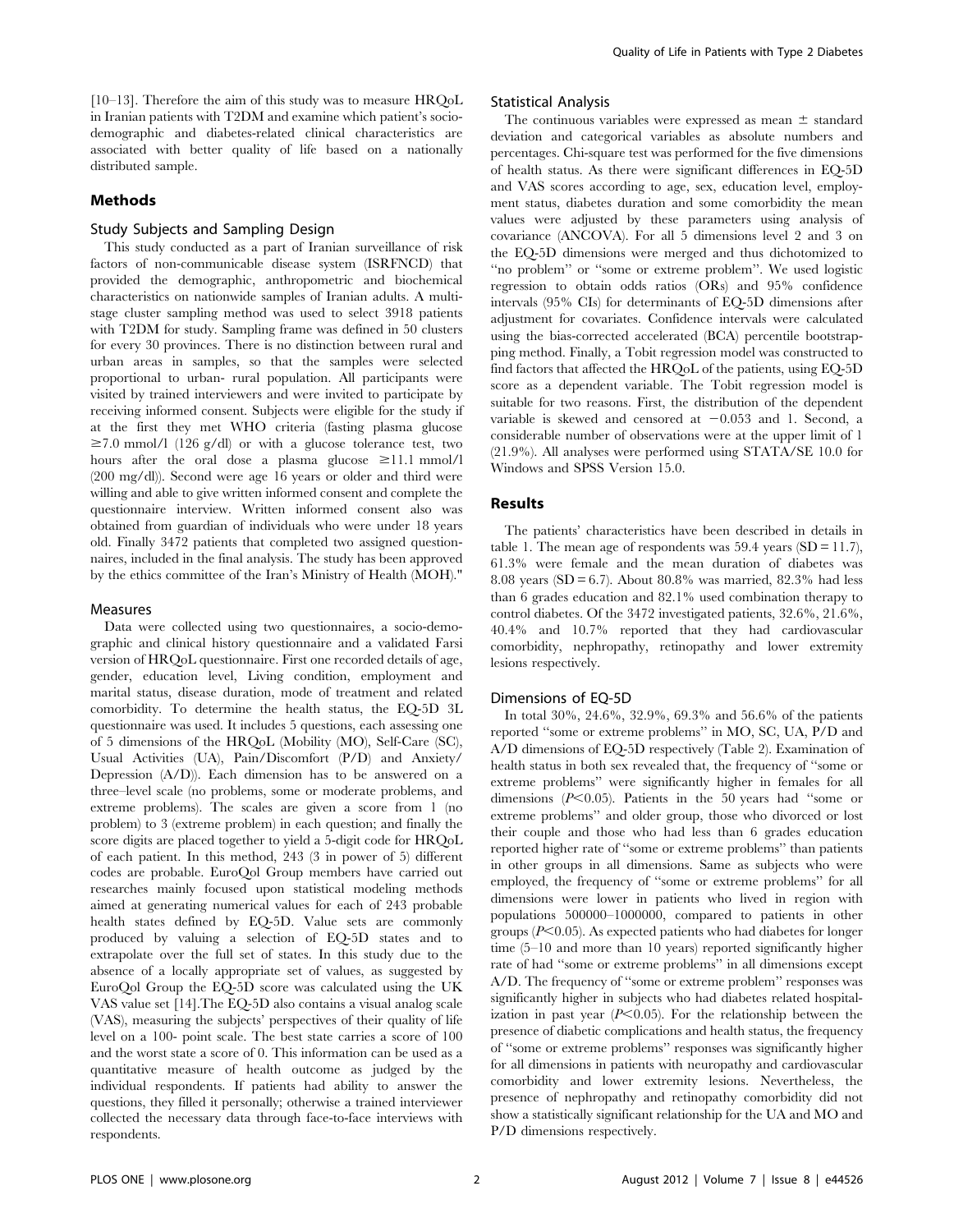|  |  | Table 1. Characteristics of the patients. |  |  |  |
|--|--|-------------------------------------------|--|--|--|
|--|--|-------------------------------------------|--|--|--|

| <b>Variables</b>                                        | Number (3472) | (%)  |
|---------------------------------------------------------|---------------|------|
| Sex                                                     |               |      |
| Male                                                    | 1344          | 38.7 |
| Female                                                  | 2128          | 61.3 |
| Age group                                               |               |      |
| $\leq$ 30 years                                         | 44            | 1.3  |
| 30-40 years                                             | 145           | 4.2  |
| 40-50 years                                             | 599           | 17.3 |
| 50-60 years                                             | 1042          | 30.0 |
| 60-70 years                                             | 1060          | 30.5 |
| $>$ 70 years                                            | 582           | 16.8 |
| <b>Marital status</b>                                   |               |      |
| Single                                                  | 32            | 0.9  |
| Married                                                 | 2805          | 80.8 |
| Divorced and loosed couple                              | 635           | 18.3 |
| <b>Education</b>                                        |               |      |
| $\leq$ 6 grade                                          | 2857          | 82.3 |
| 6-12 grade                                              | 474           | 13.7 |
| $>$ 12 grade                                            | 141           | 4.1  |
| <b>Employment</b>                                       |               |      |
| Employed                                                | 690           | 19.9 |
| Housewives+ students                                    | 1911          | 55   |
| Unemployed                                              | 871           | 25.1 |
| Living area                                             |               |      |
| Megacity (>1000000 population)                          | 597           | 17.2 |
| City (500000-1000000 population)                        | 406           | 11.7 |
| Small town (<500000)                                    | 2469          | 71.1 |
| <b>Treatment</b>                                        |               |      |
| No treatment                                            | 427           | 12.3 |
| Diet and exercise                                       | 195           | 5.6  |
| Combination therapy (Medication +<br>Diet and exercise) | 2850          | 82.1 |
| Diabetes related hospitalization in past year           |               |      |
| Yes                                                     | 767           | 22.1 |
| <b>No</b>                                               | 2705          | 77.9 |
| <b>Diabetes duration</b>                                |               |      |
| $<$ 5 years                                             | 1384          | 39.9 |
| $5-10$ years                                            | 1428          | 41.1 |
| $>$ 10 years                                            | 660           | 19   |
| Cardiovascular comorbidity                              |               |      |
| No                                                      | 2246          | 67.4 |
| Yes                                                     | 1226          | 32.6 |
| <b>Nephropathy comorbidity</b>                          |               |      |
| No                                                      | 2722          | 78.4 |
| Yes                                                     | 750           | 21.6 |
| <b>Retinopathy comorbidity</b>                          |               |      |
| No                                                      | 2069          | 59.6 |
| Yes                                                     | 1403          | 40.4 |
| Lower extremity lesions                                 |               |      |
| No                                                      | 3100          | 89.3 |
| Yes                                                     | 372           | 10.7 |
|                                                         |               |      |

doi:10.1371/journal.pone.0044526.t001

#### EQ-5D and VAS Scores

The mean EQ-5D and VAS score were 0.70 (95% CI 0.69– 0.71) and 56.8 (95% CI 56.15–57.5) respectively (table 3). The EQ-5D and VAS score were lower in females compared to male (0.67 vs. 0.74 for EQ-5D and 55.1 vs. 57.9 for VAS score). The patients who were older than 70 years, those who were divorced and loosed couple and where unemployed and those who had less than 6 grade education reported significantly lower EQ-5D and VAS scores compared to other groups. There wasn't Significant differences in EQ-5D score by treatment modality and living condition. We found that the patients who had diabetes related hospitalization in past year reported significantly lower EQ-5D and VAS scores (0.61 vs. 0.72 and 50.4 vs. 57.9). Those who had diabetes for longer time were reported lower EQ-5D and VAS scores. Finally those who had diabetes comorbidities reported significantly lower EQ-5D scores. The health status reported by EQ-5D scores was similar to that reported by VAS score, and there was a statistical relationship between EQ-5D score and VAS score (Spearman correlation test,  $P = 0.618$ ;  $P < 0.01$ ).

#### Regression models

Multivariate logistic regression models for each of the five dimensions of EQ-5D are shown in Table 4. Female reported more "some or extreme problems" with all dimensions of EQ-5D (MO; OR = 2.24, SC; OR = 2.61, UA; OR = 3.04, P/D; OR  $= 2.29$ ; A/D; OR  $= 1.69$ ). As indicated in table 4, the results showed that sex, education, employment status, diabetes related hospitalization in past year, duration of diabetes; nephropathy comorbidity and lower extremity lesions were significantly associated with reporting problems in the most dimensions of EQ-5D. Nonetheless marital status, living condition, treatment regime and retinopathy and cardiovascular comorbidity did not show significant results although the findings were in the expected direction.

The results of Tobit regression model showed that the odds ratio of EQ-5D score compared to reference group was as follow; in female (0.85 95% CI 0.81–0.89), among who were older than 70 years (0.85 CI 0.73–1), in patients who had  $>12$  grades education (1.17 CI 1.1–1.25), for unemployed subjects (0.89 CI 0.86–0.92), for those who had diabetes related hospitalization in past years (1.13 CI 1.1–1.16), among those who lived in Small town (1.03 CI 1–1.06), for those who had diabetes more than 10 years (0.89 CI 0.86–0.92), in patients with nephropathy comorbidity (0.93 CI 0.91–0.96) and for those with lower extremity lesions were (0. 9 CI 0.87–0.94) (table 5).

#### **Discussion**

To our best knowledge it seems that this is the first populationbased study to investigate HRQoL of patients with T2DM in MENA region; where that has highest rate of diabetes prevalence in world. We measured the health status by EQ-5D and calculated the EQ-5D score, to investigate the relationship between EQ-5D and VAS scores and patient characteristics that are associated with HRQoL. Synthesis of literature indicated that the EQ-5D has been used to measure HRQoL of diabetic patients in different countries [15–19]. The EQ-5D has been used in the UK Prospective Diabetes Study (UKPDS) to determine the effects of therapy, complications, and hypoglycemic episodes on HRQoL in patients with T2DM too [20]. We used EQ-5D for two reasons, first using the EQ-5D instrument able us to transform the utility scores into quality-adjusted life years for use in economic evaluations of new therapies. Second the shorter completion time compared with other generic instruments.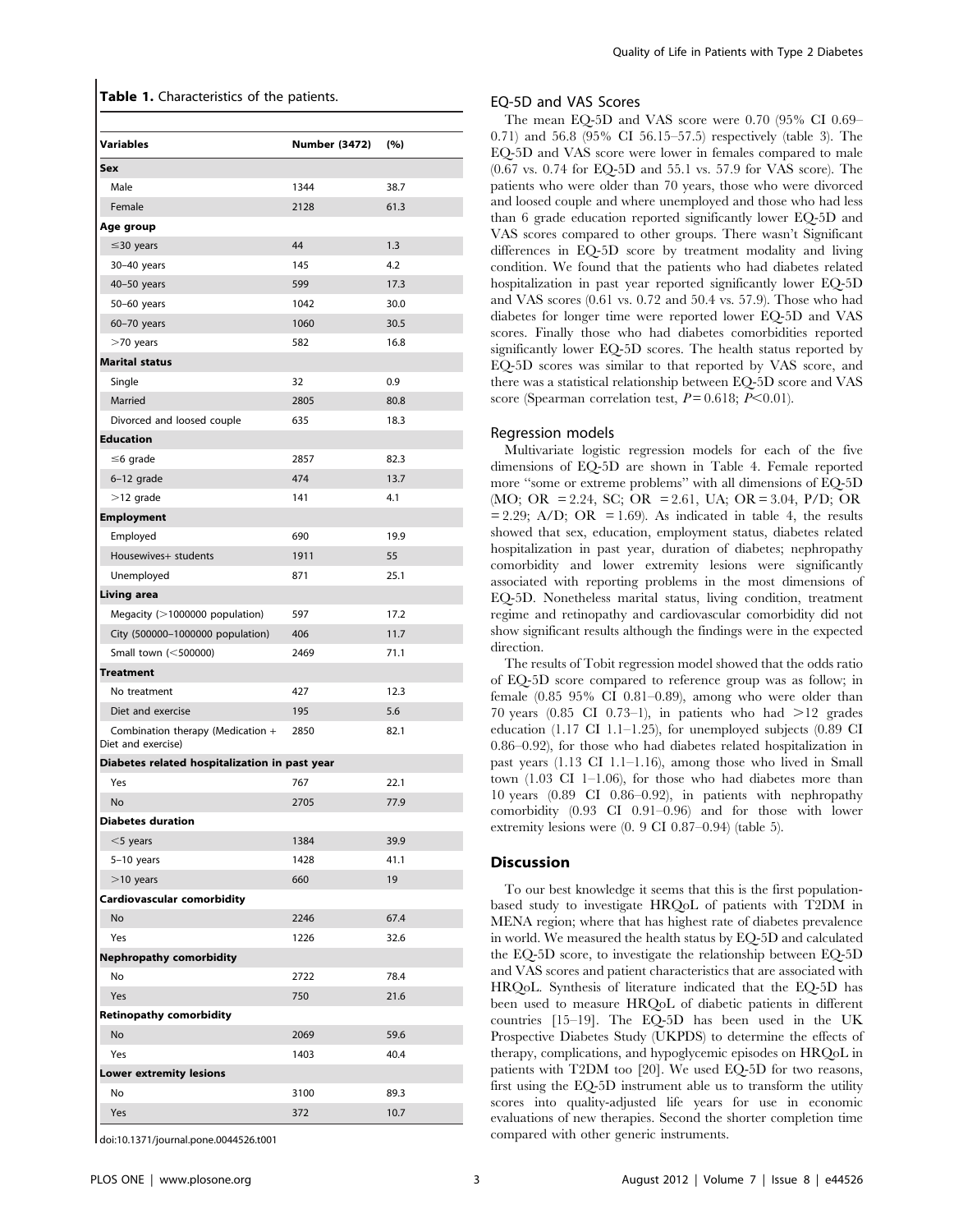# Table 2. Results of EQ-5D dimensions.

| Variable                                                     | <b>Mobility</b>              |            | Self-Care            |            | <b>Usual Activities</b> |            | <b>Pain/Discomfort</b> |            | <b>Anxiety/Depression</b> |            |
|--------------------------------------------------------------|------------------------------|------------|----------------------|------------|-------------------------|------------|------------------------|------------|---------------------------|------------|
|                                                              | % of any<br>problems P-value |            | % of any<br>problems | P-value    | % of any<br>problems    | P-value    | % of any<br>problems   | P-value    | % of any<br>problems      | P-value    |
| Sex                                                          |                              |            |                      |            |                         |            |                        |            |                           |            |
| Male                                                         | 23.1                         | $<$ 0.001* | 17.0                 | $< 0.001*$ | 24.3                    | $<$ 0.001* | 60.0                   | $< 0.001*$ | 48.1                      | $<$ 0.001* |
| Female                                                       | 34.3                         |            | 29.4                 |            | 38.3                    |            | 75.2                   |            | 62.0                      |            |
| Age group                                                    |                              |            |                      |            |                         |            |                        |            |                           |            |
| $\leq$ 30 years                                              | 6.8                          | $< 0.001*$ | 6.8                  | $< 0.001*$ | 4.5                     | $< 0.001*$ | 36.4                   | $0.001*$   | 40.9                      | $0.001*$   |
| 30-40 years                                                  | 8.3                          |            | 4.8                  |            | 11.0                    |            | 50.3                   |            | 57.2                      |            |
| $40-50$ years                                                | 15.4                         |            | 10.4                 |            | 17.7                    |            | 55.6                   |            | 51.3                      |            |
| 50-60 years                                                  | 23.1                         |            | 17.2                 |            | 25.6                    |            | 68.1                   |            | 55.1                      |            |
| $60-70$ years                                                | 33.9                         |            | 28.1                 |            | 37.3                    |            | 74.4                   |            | 57.5                      |            |
| $>$ 70 years                                                 | 57.2                         |            | 52.4                 |            | 61.2                    |            | 83.3                   |            | 64.3                      |            |
| <b>Marital status</b>                                        |                              |            |                      |            |                         |            |                        |            |                           |            |
| Single                                                       | 12.5                         | $<$ 0.001* | 9.4                  | $< 0.001*$ | 15.6                    | $< 0.001*$ | 37.5                   | $<$ 0.001* | 31.3                      | $<$ 0.001* |
| Married                                                      | 26.5                         |            | 21.0                 |            | 29.2                    |            | 66.7                   |            | 54.8                      |            |
| Divorced and loosed<br>couple                                | 46.3                         |            | 41.4                 |            | 50.1                    |            | 82.5                   |            | 66.1                      |            |
| <b>Education</b>                                             |                              |            |                      |            |                         |            |                        |            |                           |            |
| $\leq$ 6 years                                               | 33.8                         | $<$ 0.001* | 28.2                 | $< 0.001*$ | 37.4                    | $<$ 0.001* | 73.3                   | $<$ 0.001* | 58.5                      | $<$ 0.001* |
| 6-12 years                                                   | 13.7                         |            | 9.3                  |            | 13.3                    |            | 52.5                   |            | 49.8                      |            |
| $>$ 12 years                                                 | 6.4                          |            | 3.5                  |            | 7.8                     |            | 44.7                   |            | 42.6                      |            |
| <b>Employment</b>                                            |                              |            |                      |            |                         |            |                        |            |                           |            |
| Employed                                                     | 12.9                         | $<$ 0.001* | 7.1                  | $< 0.001*$ | 14.2                    | $<$ 0.001* | 54.3                   | $<$ 0.001* | 42.2                      | $<$ 0.001* |
| Housewives + Students                                        | 32.3                         |            | 27.4                 |            | 36.0                    |            | 74.1                   |            | 61.0                      |            |
| Unemployed                                                   | 38.3                         |            | 32.4                 |            | 40.9                    |            | 70.5                   |            | 58.6                      |            |
| Living area                                                  |                              |            |                      |            |                         |            |                        |            |                           |            |
| Megacity $(>1000000$<br>population)                          | 34.3                         | $<$ 0.001* | 30.7                 | $< 0.001*$ | 38.7                    | $< 0.001*$ | 73.2                   | $<$ 0.001* | 59.3                      | $<$ 0.001* |
| City (500000-1000000<br>population)                          | 19.2                         |            | 13.3                 |            | 21.9                    |            | 58.4                   |            | 44.3                      |            |
| Small town $(<$ 500000)                                      | 30.7                         |            | 25.0                 |            | 33.3                    |            | 70.1                   |            | 58.0                      |            |
| <b>Treatment</b>                                             |                              |            |                      |            |                         |            |                        |            |                           |            |
| No treatment                                                 | 21.2                         | $<$ 0.001* | 18.2                 | $< 0.001*$ | 21.2                    | $< 0.001*$ | 57.6                   | $<$ 0.001* | 47.0                      | $0.001*$   |
| Diet and exercise                                            | 18.5                         |            | 13.8                 |            | 20.5                    |            | 58.5                   |            | 47.2                      |            |
| Combination therapy<br>(Medication $+$ Diet and<br>exercise) | 32.2                         |            | 26.3                 |            | 35.2                    |            | 72.1                   |            | 58.7                      |            |
| <b>Diabetes duration</b>                                     |                              |            |                      |            |                         |            |                        |            |                           |            |
| $<$ 5 years                                                  | 23.8                         | $<$ 0.001* | 18.8                 | $<$ 0.001* | 25.7                    | $<$ 0.001* | 61.8                   | $<$ 0.001* | 47.9                      | $<$ 0.001* |
| 5-10 years                                                   | 32.1                         |            | 26.4                 |            | 35.6                    |            | 71.8                   |            | 58.2                      |            |
| $>10$ years                                                  | 39.2                         |            | 33.5                 |            | 43.3                    |            | 80.5                   |            | 61.3                      |            |
| Diabetes related hospitalization in past year                |                              |            |                      |            |                         |            |                        |            |                           |            |
| Yes                                                          | 46.4                         | $<$ 0.001* | 41.5                 | $< 0.001*$ | 50.7                    | $< 0.001*$ | 82.4                   | $<$ 0.001* | 69.9                      | $<$ 0.001* |
| No                                                           | 25.3                         |            | 19.8                 |            | 27.8                    |            | 65.6                   |            | 52.9                      |            |
| <b>Cardiovascular Comorbidity</b>                            |                              |            |                      |            |                         |            |                        |            |                           |            |
| No                                                           | 27.6                         | $<$ 0.001* | 22.0                 | $<$ 0.001* | 29.9                    | $< 0.001*$ | 68.4                   | $<$ 0.001* | 54.9                      | $<$ 0.001* |
|                                                              |                              |            |                      |            |                         |            |                        |            |                           |            |
| Yes                                                          | 38.5                         |            | 32.3                 |            | 42.3                    |            | 76.4                   |            | 63.6                      |            |
| <b>Nephropathy Comorbidity</b>                               |                              |            |                      |            |                         |            |                        |            |                           |            |
| No                                                           | 32.6                         | $<$ 0.001* | 24.1                 | $0.002*$   | 34.5                    | 0.219      | 67.2                   | $<$ 0.001* | 55.5                      | $< 0.001*$ |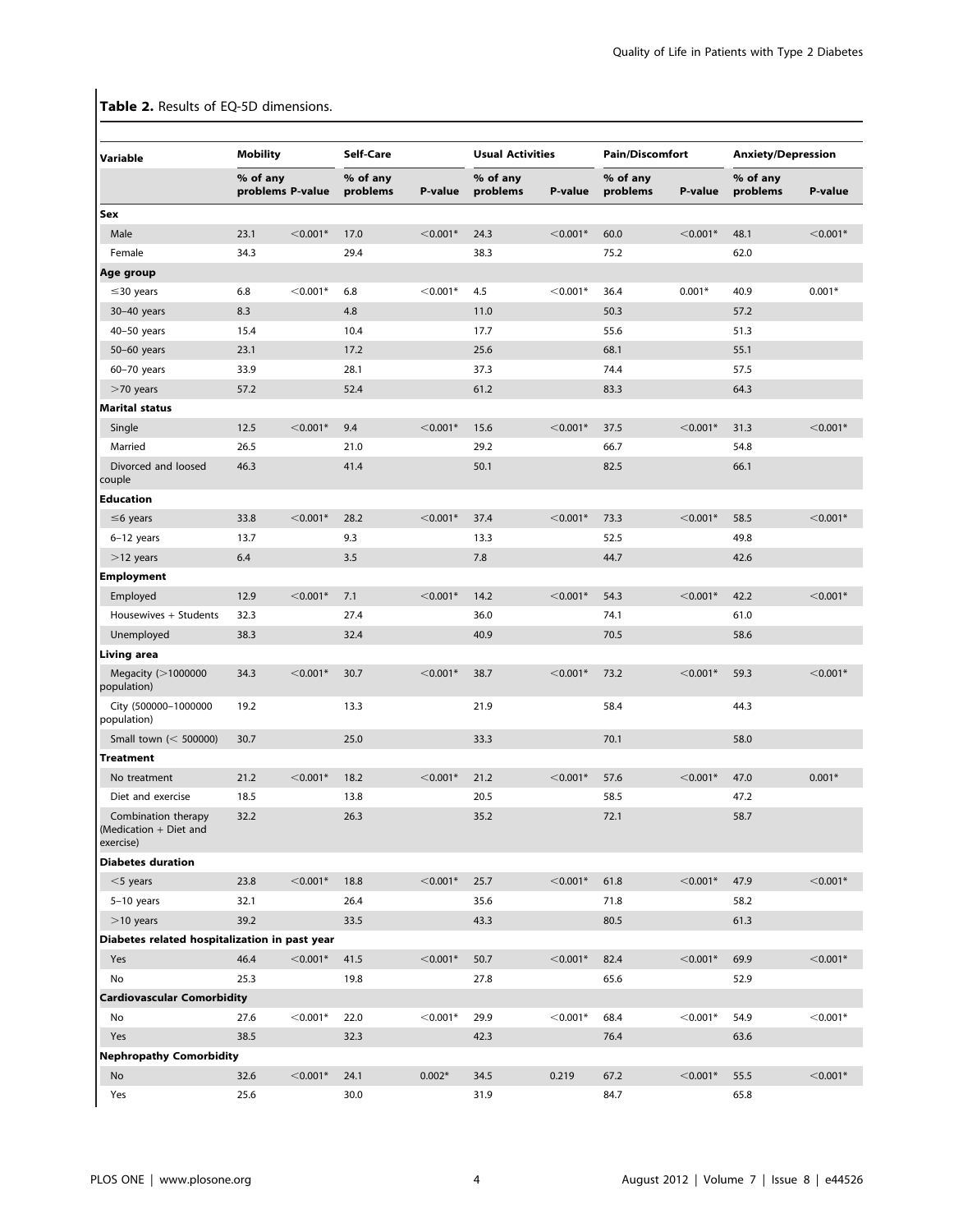### Table 2. Cont.

| Variable                       |          | <b>Mobility</b>  |                      | Self-Care  |                      | <b>Usual Activities</b> |                      | <b>Pain/Discomfort</b> |                      | <b>Anxiety/Depression</b> |
|--------------------------------|----------|------------------|----------------------|------------|----------------------|-------------------------|----------------------|------------------------|----------------------|---------------------------|
|                                | % of any | problems P-value | % of any<br>problems | P-value    | % of any<br>problems | P-value                 | % of any<br>problems | P-value                | % of any<br>problems | P-value                   |
| <b>Retinopathy Comorbidity</b> |          |                  |                      |            |                      |                         |                      |                        |                      |                           |
| <b>No</b>                      | 30.0     | 0.089            | 24.0                 | $0.036*$   | 31.9                 | $0.003*$                | 70.4                 | 0.370                  | 55.6                 | $0.003*$                  |
| Yes                            | 32.8     |                  | 27.3                 |            | 37.0                 |                         | 71.9                 |                        | 60.9                 |                           |
| <b>Lower extremity lesions</b> |          |                  |                      |            |                      |                         |                      |                        |                      |                           |
| No                             | 29.3     | $< 0.001*$       | 23.9                 | $< 0.001*$ | 32.5                 | $< 0.001*$              | 69.7                 | $< 0.001*$             | 57.0                 | $0.012*$                  |
| Yes                            | 46.7     |                  | 37.3                 |            | 46.1                 |                         | 81.9                 |                        | 64.2                 |                           |
| Total                          | 30.0     |                  | 24.6                 |            | 32.9                 |                         | 69.3                 |                        | 56.6                 |                           |

Notes: P-value: chi-square test; No marks: not significant.

doi:10.1371/journal.pone.0044526.t002

# Table 3. EQ-5D and Visual Analog Scale (VAS) scores.<br>  $\left| \begin{array}{c} \begin{array}{c} \end{array} \right|$

| Variable                                                    | <b>EQ-5D Score</b> |      |      |            | <b>VAS</b> |        |       |            |
|-------------------------------------------------------------|--------------------|------|------|------------|------------|--------|-------|------------|
|                                                             | 95% CI<br>Mean     |      |      | P- value   | Mean       | 95% CI |       | P- value   |
| Sex                                                         |                    |      |      |            |            |        |       |            |
| Female                                                      | 0.67               | 0.66 | 0.68 | $< 0.001*$ | 55.16      | 54.27  | 56.06 | $0.001*$   |
| Male                                                        | 0.74               | 0.72 | 0.75 |            | 57.90      | 56.72  | 59.07 |            |
| Age group                                                   |                    |      |      |            |            |        |       |            |
| $\leq$ 30 years                                             | 0.72               | 0.62 | 0.82 | $<$ 0.001* | 57.95      | 50.69  | 65.21 | $< 0.001*$ |
| 30-40 years                                                 | 0.71               | 0.67 | 0.76 |            | 59.23      | 55.70  | 62.77 |            |
| $40-50$ years                                               | 0.73               | 0.71 | 0.75 |            | 59.21      | 57.46  | 60.96 |            |
| 50-60 years                                                 | 0.73               | 0.72 | 0.75 |            | 58.95      | 57.72  | 60.18 |            |
| 60-70 years                                                 | 0.69               | 0.68 | 0.71 |            | 55.35      | 54.14  | 56.57 |            |
| $>70$ years                                                 | 0.60               | 0.58 | 0.62 |            | 49.31      | 47.58  | 51.04 |            |
| <b>Marital status</b>                                       |                    |      |      |            |            |        |       |            |
| Single                                                      | 0.69               | 0.59 | 0.80 | $<$ 0.001* | 52.14      | 44.13  | 60.15 | $0.001*$   |
| Married                                                     | 0.71               | 0.70 | 0.72 |            | 56.90      | 56.14  | 57.66 |            |
| Divorced and loosed couple                                  | 0.65               | 0.63 | 0.67 |            | 53.39      | 51.69  | 55.09 |            |
| <b>Education</b>                                            |                    |      |      |            |            |        |       |            |
| $\leq$ 6 years                                              | 0.69               | 0.67 | 0.69 | $<$ 0.001* | 54.96      | 54.21  | 55.72 | $< 0.001*$ |
| $6-12$ years                                                | 0.74               | 0.71 | 0.76 |            | 61.49      | 59.52  | 63.46 |            |
| $>12$ years                                                 | 0.79               | 0.74 | 0.83 |            | 64.22      | 60.77  | 67.67 |            |
| <b>Employment</b>                                           |                    |      |      |            |            |        |       |            |
| Employed                                                    | 0.69               | 0.66 | 0.72 | $<$ 0.001* | 56.86      | 54.66  | 59.07 | $<$ 0.001* |
| Housewives + students                                       | 0.74               | 0.72 | 0.76 |            | 58.08      | 56.67  | 59.49 |            |
| Unemployed                                                  | 0.60               | 0.58 | 0.63 |            | 51.63      | 49.81  | 53.46 |            |
| Living area                                                 |                    |      |      |            |            |        |       |            |
| Megacity (>1000000 population)                              | 0.678              | .657 | .700 | 0.146      | 54.56      | 52.93  | 56.20 | $0.01*$    |
| City (500000-1000000 population)                            | 0.714              | .678 | .750 |            | 59.20      | 56.47  | 61.93 |            |
| Small town (<500000)                                        | 0.699              | .688 | .709 |            | 56.33      | 55.56  | 57.10 |            |
| <b>Treatment</b>                                            |                    |      |      |            |            |        |       |            |
| No treatment                                                | 0.68               | 0.66 | 0.70 | 0.106      | 56.21      | 51.58  | 60.85 | 0.159      |
| Diet and exercise                                           | 0.71               | 0.68 | 0.75 |            | 58.79      | 56.06  | 61.52 |            |
| Combination therapy (Medication + Diet0.70<br>and exercise) |                    | 0.69 | 0.71 |            | 56.02      | 55.31  | 56.72 |            |
| <b>Diabetes duration</b>                                    |                    |      |      |            |            |        |       |            |
| $<$ 5 years                                                 | 0.74               | 0.72 | 0.75 | $<$ 0.001* | 58.05      | 56.91  | 59.18 | $<$ 0.001* |
| $5-10$ years                                                | 0.69               | 0.68 | 0.70 |            | 56.18      | 55.16  | 57.20 |            |
| $>$ 10 years                                                | 0.64               | 0.62 | 0.66 |            | 53.06      | 51.57  | 54.55 |            |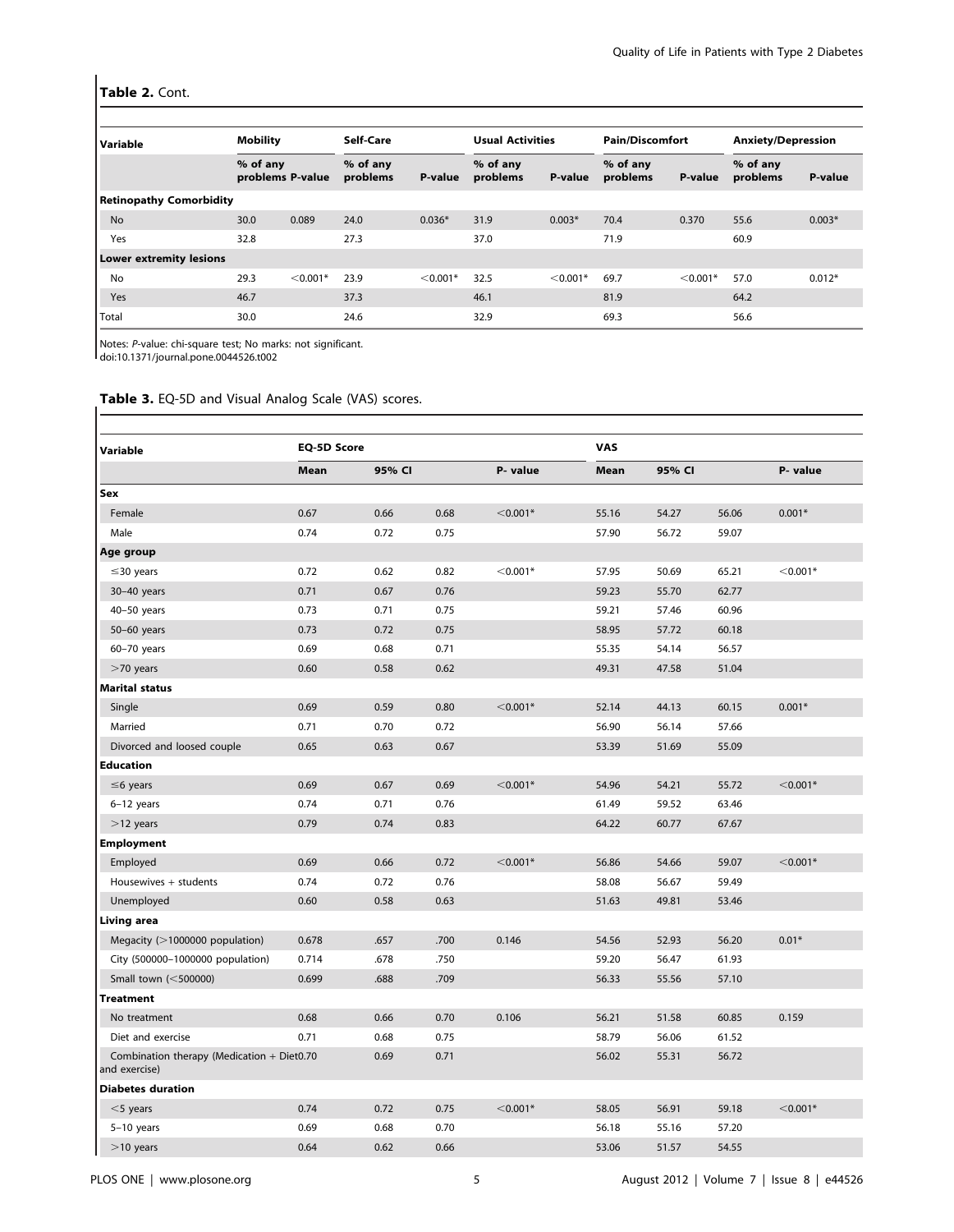## Table 3. Cont.

| Variable                                      | <b>EQ-5D Score</b> |        |      |            | <b>VAS</b> |        |       |            |
|-----------------------------------------------|--------------------|--------|------|------------|------------|--------|-------|------------|
|                                               | Mean               | 95% CI |      | P- value   | Mean       | 95% CI |       | P-value    |
| Diabetes related hospitalization in past year |                    |        |      |            |            |        |       |            |
| Yes                                           | 0.61               | 0.59   | 0.63 | $< 0.001*$ | 50.48      | 49.08  | 51.88 | $< 0.001*$ |
| <b>No</b>                                     | 0.72               | 0.71   | 0.73 |            | 57.96      | 57.19  | 58.73 |            |
| <b>Cardiovascular comorbidity</b>             |                    |        |      |            |            |        |       |            |
| No                                            | 0.70               | 0.69   | 0.71 | $0.049*$   | 56.39      | 55.55  | 57.22 | 0.449      |
| Yes                                           | 0.68               | 0.67   | 0.70 |            | 55.80      | 54.58  | 57.03 |            |
| <b>Nephropathy comorbidity</b>                |                    |        |      |            |            |        |       |            |
| <b>No</b>                                     | 0.66               | 0.64   | 0.68 | $< 0.001*$ | 56.85      | 56.09  | 57.62 | $<$ 0.001* |
| Yes                                           | 0.71               | 0.70   | 0.72 |            | 53.86      | 52.41  | 55.31 |            |
| <b>Retinopathy comorbidity</b>                |                    |        |      |            |            |        |       |            |
| No                                            | 0.69               | 0.68   | 0.70 | $0.042*$   | 56.12      | 55.23  | 57.00 | 0.780      |
| Yes                                           | 0.71               | 0.69   | 0.72 |            | 56.32      | 55.24  | 57.39 |            |
| <b>Lower extremity lesions</b>                |                    |        |      |            |            |        |       |            |
| No                                            | 0.71               | 0.70   | 0.71 | $< 0.001*$ | 56.26      | 55.55  | 56.97 | 0.604      |
| Yes                                           | 0.62               | 0.59   | 0.65 |            | 55.68      | 53.61  | 57.75 |            |
| Total                                         | 0.70               | 0.69   | 0.71 |            | 56.84      | 56.15  | 57.50 |            |

Notes: EQ-5D and VAS scores: mean values adjusted by sex, age, education, marriage and employment status, diabetes duration and comorbidities; P-value: ANCOVA. No marks: not significant. VAS: visual analog scale.

doi:10.1371/journal.pone.0044526.t003

| Variable                   |              | <b>Mobility</b> |              | Self-Care   | <b>Usual Activities</b> |             | <b>Pain/Discomfort</b> |             |              | <b>Anxiety/Depression</b> |
|----------------------------|--------------|-----------------|--------------|-------------|-------------------------|-------------|------------------------|-------------|--------------|---------------------------|
|                            | <b>OR</b>    | P-value         | <b>OR</b>    | P-value     | <b>OR</b>               | P-value     | <b>OR</b>              | P-value     | <b>OR</b>    | P-value                   |
| Sex                        |              |                 |              |             |                         |             |                        |             |              |                           |
| Male                       | $1.0$ (ref.) |                 | $1.0$ (ref.) |             | $1.0$ (ref.)            |             | $1.0$ (ref.)           |             | $1.0$ (ref.) |                           |
| Female                     | 2.24         | $< 0.001$ *     | 2.61         | $< 0.001$ * | 3.04                    | $< 0.001$ * | 2.29                   | $< 0.001$ * | 1.69         | $0.002*$                  |
| Age group                  |              |                 |              |             |                         |             |                        |             |              |                           |
| $\leq$ = 30 years          | $1.0$ (ref.) |                 | $1.0$ (ref.) |             | $1.0$ (ref.)            |             | $1.0$ (ref.)           |             | $1.0$ (ref.) |                           |
| $30-40$ years              | 0.82         | 0.806           | 0.36         | 0.238       | 2.52                    | 0.322       | 1.38                   | 0.546       | 0.76         | 0.619                     |
| $40-50$ years              | 1.42         | 0.646           | 0.68         | 0.627       | 3.73                    | 0.151       | 1.31                   | 0.606       | 0.49         | 0.170                     |
| 50-60 years                | 1.68         | 0.492           | 0.86         | 0.852       | 4.40                    | 0.104       | 1.72                   | 0.296       | 0.47         | 0.157                     |
| $60-70$ years              | 2.45         | 0.236           | 1.47         | 0.624       | 6.53                    | $0.04*$     | 2.14                   | 0.144       | 0.45         | 0.133                     |
| $>70$ years                | 5.87         | $0.020*$        | 3.66         | 0.102       | 15.48                   | $0.003*$    | 3.28                   | 0.02        | 0.52         | 0.221                     |
| <b>Marital status</b>      |              |                 |              |             |                         |             |                        |             |              |                           |
| Single                     | $1.0$ (ref.) |                 | $1.0$ (ref.) |             | $1.0$ (ref.)            |             | $1.0$ (ref.)           |             | $1.0$ (ref.) |                           |
| Married                    | 0.65         | 0.541           | 0.87         | 0.860       | 0.32                    | 0.105       | 1.46                   | 0.493       | 3.65         | 0.024                     |
| Divorced and loosed couple | 0.79         | 0.743           | 1.01         | 0.992       | 0.36                    | 0.146       | 1.77                   | 0.314       | 4.40         | $0.011*$                  |
| <b>Education</b>           |              |                 |              |             |                         |             |                        |             |              |                           |
| $<$ 6 years                | $1.0$ (ref.) |                 | $1.0$ (ref.) |             | $1.0$ (ref.)            |             | $1.0$ (ref.)           |             | $1.0$ (ref.) |                           |
| $6-12$ years               | 0.49         | $< 0.001*$      | 0.47         | $< 0.001$ * | 0.37                    | $< 0.001*$  | 0.62                   | $< 0.001*$  | 0.87         | 0.263                     |
| $>12$ years                | 0.20         | $< 0.00*$       | 0.15         | < 0.001     | 0.21                    | $< 0.001*$  | 0.51                   | $< 0.001*$  | 0.76         | 0.185                     |
| Employment                 |              |                 |              |             |                         |             |                        |             |              |                           |
| Employed                   | $1.0$ (ref.) |                 | $1.0$ (ref.) |             | $1.0$ (ref.)            |             | $1.0$ (ref.)           |             | $1.0$ (ref.) |                           |
| Housewives + students      | 1.22         | 0.372           | 1.52         | 0.092       | 0.93                    | 0.749       | 0.92                   | 0.696       | 1.22         | 0.283                     |
| Unemployed                 | 2.44         | $< 0.001*$      | 3.11         | $<$ 0.001*  | 2.26                    | $<$ 0.001*  | 1.38                   | 0.014       | 1.66         | $< 0.001*$                |

Table 4. Results of multivariate logistic regression models.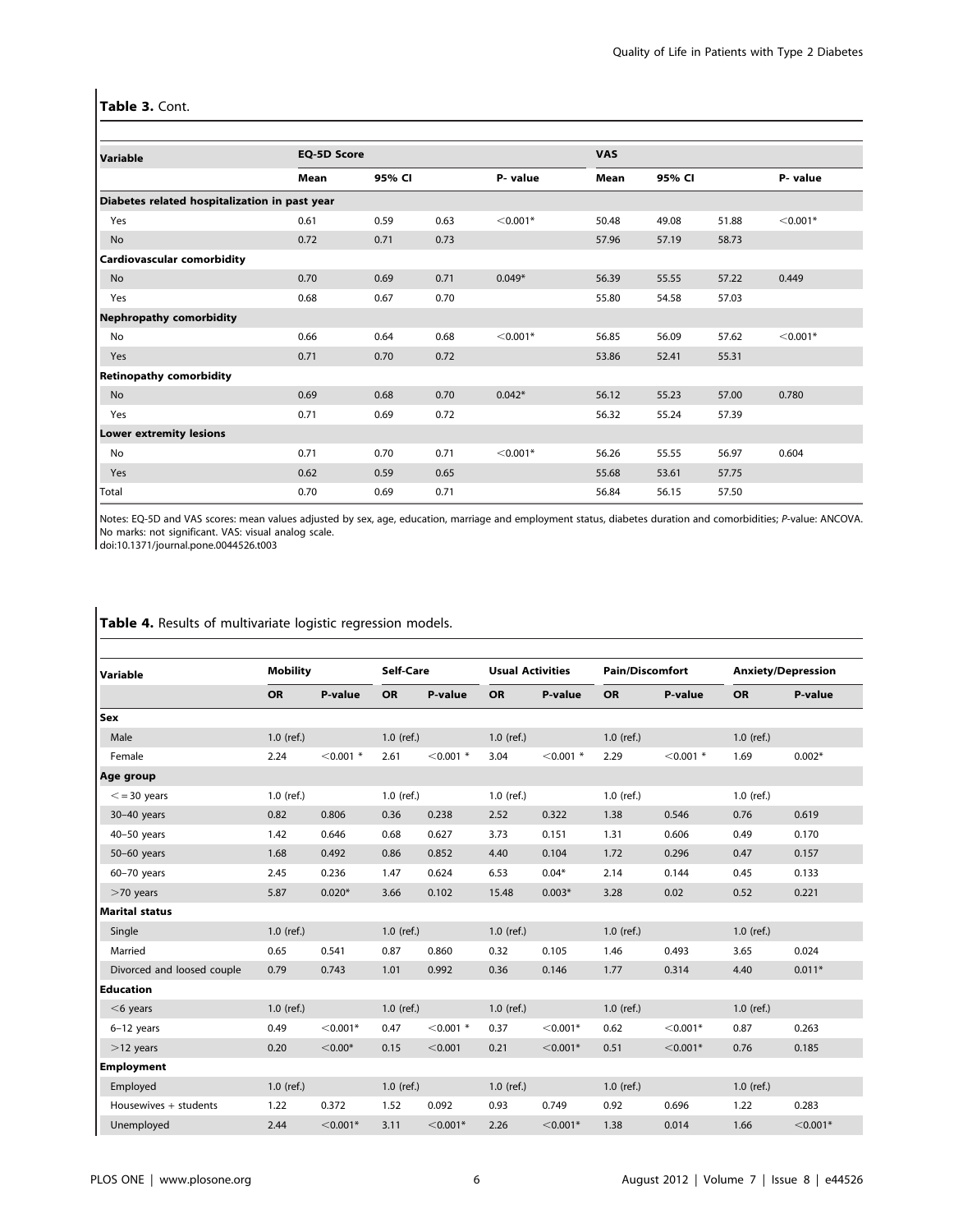#### Table 4. Cont.

| Variable                                      | <b>Mobility</b> |            |              | Self-Care  |              | <b>Usual Activities</b> | <b>Pain/Discomfort</b> |            |              | <b>Anxiety/Depression</b> |
|-----------------------------------------------|-----------------|------------|--------------|------------|--------------|-------------------------|------------------------|------------|--------------|---------------------------|
|                                               | <b>OR</b>       | P-value    | <b>OR</b>    | P-value    | <b>OR</b>    | P-value                 | <b>OR</b>              | P-value    | <b>OR</b>    | P-value                   |
| <b>Treatment</b>                              |                 |            |              |            |              |                         |                        |            |              |                           |
| No treatment                                  | $1.0$ (ref.)    |            | $1.0$ (ref.) |            | $1.0$ (ref.) |                         | $1.0$ (ref.)           |            | $1.0$ (ref.) |                           |
| Diet and exercise                             | 0.71            | 0.361      | 0.61         | 0.230      | 0.84         | 0.652                   | 1.04                   | 0.897      | 0.97         | 0.908                     |
| Medication                                    | 1.01            | 0.972      | 0.86         | 0.678      | 1.15         | 0.667                   | 1.35                   | .277       | 1.26         | 0.375                     |
| <b>Living area</b>                            |                 |            |              |            |              |                         |                        |            |              |                           |
| Megacity<br>$($ >1000000 population)          | $1.0$ (ref.)    |            | 1.0 (ref.)   |            | $1.0$ (ref.) |                         | $1.0$ (ref.)           |            | $1.0$ (ref.) |                           |
| City<br>(500000-1000000 population)           | 0.94            | 0.771      | 0.61         | $0.049*$   | 0.84         | 0.390                   | 0.80                   | 0.261      | 0.68         | $.032*$                   |
| Small town (< 500000)                         | 0.91            | 0.384      | 0.75         | $0.013*$   | 0.84         | 0.104                   | 0.80                   | 0.060      | 0.84         | .084                      |
| <b>Diabetes duration</b>                      |                 |            |              |            |              |                         |                        |            |              |                           |
| $<$ 5 years                                   | $1.0$ (ref.)    |            | $1.0$ (ref.) |            | $1.0$ (ref.) |                         | $1.0$ (ref.)           |            | $1.0$ (ref.) |                           |
| $5-10$ years                                  | 1.27            | $0.02*$    | 1.26         | $0.035*$   | 1.33         | $0.004*$                | 1.38                   | $0.001*$   | 1.38         | $<$ 0.001*                |
| $>10$ years                                   | 1.68            | $< 0.001*$ | 1.74         | < 0.001    | 1.81         | $<$ 0.001*              | 2.10                   | $<$ 0.001* | 1.50         | $< 0.001*$                |
| Diabetes related hospitalization in past year |                 |            |              |            |              |                         |                        |            |              |                           |
| Yes                                           | $1.0$ (ref.)    |            | $1.0$ (ref.) |            | $1.0$ (ref.) |                         | $1.0$ (ref.)           |            | $1.0$ (ref.) |                           |
| <b>No</b>                                     | 0.51            | $< 0.001*$ | 0.45         | $< 0.001*$ | 0.48         | $< 0.001*$              | 0.47                   | $< 0.001*$ | 0.57         | $< 0.001*$                |
| Cardiovascular comorbidity                    |                 |            |              |            |              |                         |                        |            |              |                           |
| <b>No</b>                                     | $1.0$ (ref.)    |            | $1.0$ (ref.) |            | $1.0$ (ref.) |                         | $1.0$ (ref.)           |            | $1.0$ (ref.) |                           |
| Yes                                           | 1.16            | 0.121      | 1.19         | 0.102      | 1.22         | $0.042*$                | 1.12                   | 0.260      | 1.14         | 0.139                     |
| <b>Nephropathy comorbidity</b>                |                 |            |              |            |              |                         |                        |            |              |                           |
| No                                            | $1.0$ (ref.)    |            | $1.0$ (ref.) |            | $1.0$ (ref.) |                         | $1.0$ (ref.)           |            | $1.0$ (ref.) |                           |
| Yes                                           | 0.58            | $< 0.001*$ | 1.28         | $0.026*$   | 0.76         | $0.009*$                | 2.80                   | $< 0.001*$ | 1.53         | $< 0.001*$                |
| <b>Retinopathy comorbidity</b>                |                 |            |              |            |              |                         |                        |            |              |                           |
| <b>No</b>                                     | $1.0$ (ref.)    |            | $1.0$ (ref.) |            | $1.0$ (ref.) |                         | $1.0$ (ref.)           |            | $1.0$ (ref.) |                           |
| Yes                                           | 0.86            | 0.101      | 0.86         | 0.138      | 0.96         | 0.683                   | 0.81                   | $0.025*$   | 1.05         | 0.545                     |
| <b>Lower extremity lesions</b>                |                 |            |              |            |              |                         |                        |            |              |                           |
| No                                            | $1.0$ (ref.)    |            | $1.0$ (ref.) |            | $1.0$ (ref.) |                         | $1.0$ (ref.)           |            | $1.0$ (ref.) |                           |
| Yes                                           | 2.02            | $< 0.001*$ | 1.73         | $<$ 0.001* | 1.54         | $.001*$                 | 1.64                   | $0.002*$   | 1.15         | 0.284                     |

Notes: OR: Odds Ratio; Ref: reference group, No marks: not significant.

doi:10.1371/journal.pone.0044526.t004

We showed that the patients reported ''some or extreme problems'' in a range of 24.6%–69.3% with highest rate for P/D and A/D dimensions. Review of literature indicated that problems in the P/D and A/D dimensions were most frequently reported [17,21]. Although Sakamaki and his colleague showed that diabetic patients had reported more problem with Mo and P/D dimensions[19].

We concluded that mean EQ-5D score in Iranian patients with T2DM was 0.70 while investigation of studies that used same instruments in Japanese, Canadian, Korean and Norwegian patients were 0.862, 0.75, 0.9 and 0.85 respectively[15,17,19,22]. Many socioeconomic and healthcare system related factors influence HRQoL of diabetic patients; therefore comparison of results should be interpreted with caution. Some of these differences could be explained by difference in main characteristics of studied subjects such as; mean age, duration of diabetes and comorbidities. Moreover since diabetes produces few symptoms and is initially not life threatening, many people, particularly in developing countries, often do not seek medical attention until other incapacitating symptoms or complications develop [23,24].

Delay in diagnosis can directly increase complications and then lead to higher diminution of patient's HRQoL.

We have concluded that mean EQ-5D score was lower in female compared to male. This finding is in accordance with other studies of similar patients [15,18,19,25,26]. Better social life and physical activity of men in developing countries like Iran might contribute to higher level of satisfaction; also women tend to be more expressive and thus are more likely to complain about a poor quality of life. Moreover studies have shown that men were more confident of their ability to control diabetes and reported a higher quality of life and were less likely to get depression or anxiety compared to women [27]. Our results showed that increased age was associated with lower HRQoL. Other studies have reported same finding [15,26,28,29]. Surprisingly, in contrast to these studies and our findings, Daria and his colleague showed that increased age was associated with better HRQoL [22]. Our results showed that being female, less educated and unemployed, having diabetes related hospitalization in past years, living in bigger cities, having diabetes for longer time, having nephropathy and retinopathy comorbidity and lower extremity lesions were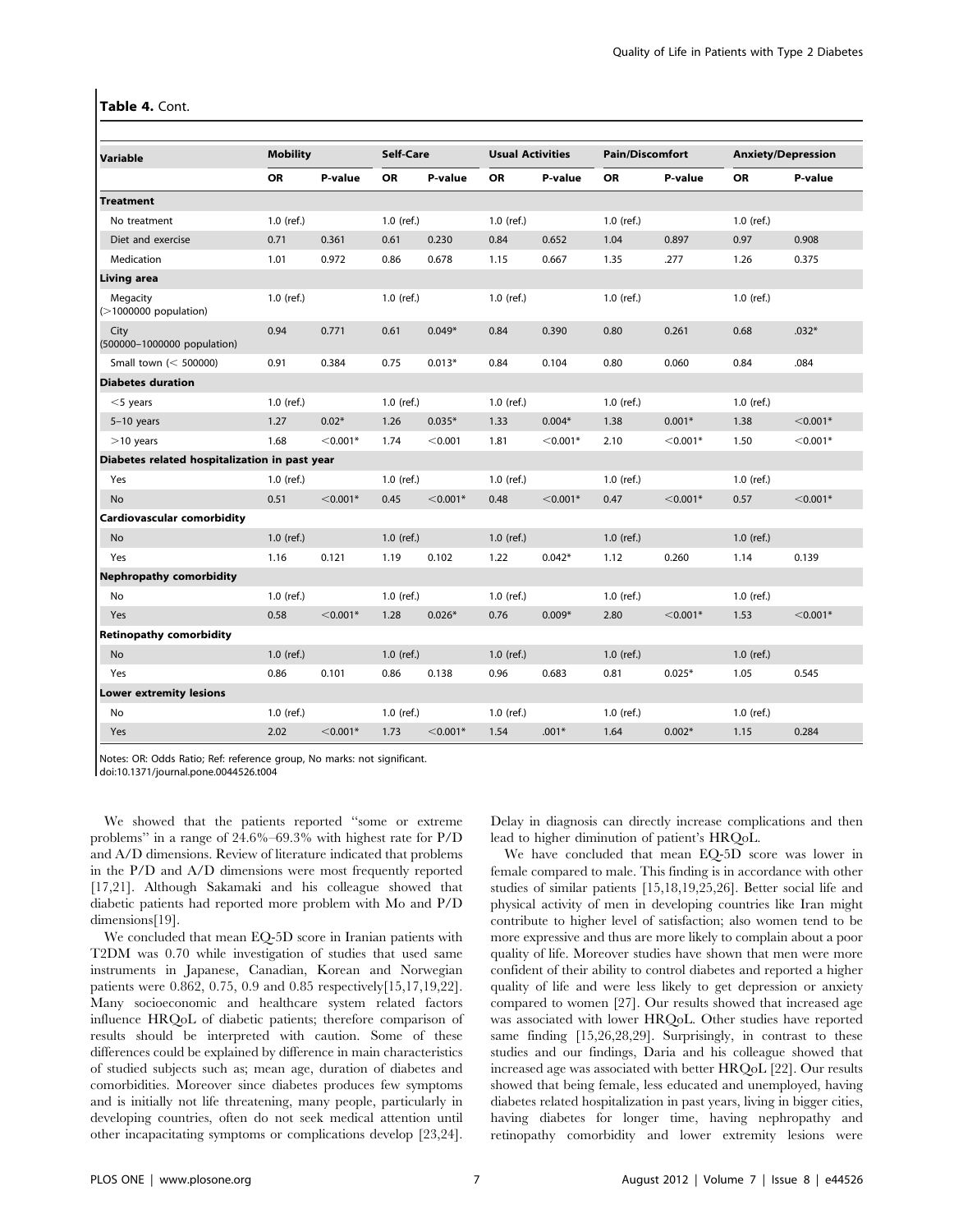|  |  |  |  |  | Table 5. Results of Tobit regression model. |  |
|--|--|--|--|--|---------------------------------------------|--|
|--|--|--|--|--|---------------------------------------------|--|

| Indicator                                     | <b>EQ-5D Score</b> |                   |                   |                        |  |  |  |
|-----------------------------------------------|--------------------|-------------------|-------------------|------------------------|--|--|--|
|                                               | <b>Odds Ratio</b>  | 95% CI            |                   | P- value               |  |  |  |
|                                               |                    |                   |                   |                        |  |  |  |
| Sex<br>Male                                   | 1 (Ref.)           |                   |                   |                        |  |  |  |
| Female                                        | 0.85               | 0.81              | 0.89              |                        |  |  |  |
|                                               |                    |                   |                   | $<$ 0.001*             |  |  |  |
| Age group                                     |                    |                   |                   |                        |  |  |  |
| $\le$ = 30 years                              | $1$ (Ref.)         |                   |                   |                        |  |  |  |
| 30-40 years                                   | 0.96               | 0.82              | 1.13              | 0.632                  |  |  |  |
| 40-50 years                                   | 1.00               | 0.86              | 1.16              | 0.961                  |  |  |  |
| 50-60 years                                   | 0.99               | 0.85              | 1.15              | 0.884                  |  |  |  |
| 60-70 years                                   | 0.95               | 0.82              | 1.10              | 0.500                  |  |  |  |
| $>$ 70 years                                  | 0.85               | 0.73              | 1.00 <sub>1</sub> | $0.044*$               |  |  |  |
| <b>Marital Status</b>                         |                    |                   |                   |                        |  |  |  |
| Single                                        | 1 (Ref.)           |                   |                   |                        |  |  |  |
| Married                                       | 0.92               | 0.78              | 1.08              | 0.295                  |  |  |  |
| Divorced and loosed couple                    | 0.88               | 0.74              | 1.03              | 0.117                  |  |  |  |
| <b>Education</b>                              |                    |                   |                   |                        |  |  |  |
| $<$ 6 years                                   | 1 (Ref.)           |                   |                   |                        |  |  |  |
| $6-12$ years                                  | 1.09               | 1.05              | 1.13              | $<$ 0.001*             |  |  |  |
| $>$ 12 years                                  | 1.17               | 1.10              | 1.25              | $<$ 0.001*             |  |  |  |
| <b>Employment</b>                             |                    |                   |                   |                        |  |  |  |
| Employed                                      | 1 (Ref.)           |                   |                   |                        |  |  |  |
| Housewives+ students                          | 1.03               | 0.98              | 1.09              | 0.266                  |  |  |  |
| Unemployed                                    | 0.89               | 0.86              | 0.92              | $< 0.001*$             |  |  |  |
| <b>Treatment</b>                              |                    |                   |                   |                        |  |  |  |
| No treatment                                  | $1$ (Ref.)         |                   |                   |                        |  |  |  |
| Diet and exercise                             | 1.07               | 0.98              | 1.16              | 0.161                  |  |  |  |
| Medication                                    | 1.02               | 0.94              | 1.10              | 0.613                  |  |  |  |
| Living area                                   |                    |                   |                   |                        |  |  |  |
| Megacity (>1000000 population)                | 1 (Ref.)           |                   |                   |                        |  |  |  |
| City (500000-1000000 population)              | 1.06               | 1.00              | 1.11              | $0.043*$               |  |  |  |
| Small town (<500000)                          | 1.03               | 1.00 <sub>1</sub> | 1.06              | $0.039*$               |  |  |  |
| <b>Diabetes duration</b>                      |                    |                   |                   |                        |  |  |  |
| $<$ 5 years                                   | 1 (Ref.)           |                   |                   |                        |  |  |  |
| $5-10$ years                                  | 0.94               | 0.92              | 0.97              | $< 0.001*$             |  |  |  |
| $>10$ years                                   | 0.89               |                   |                   | $0.86$ 0.92 < $0.001*$ |  |  |  |
| Diabetes related hospitalization in past year |                    |                   |                   |                        |  |  |  |
| Yes                                           | $1$ (Ref.)         |                   |                   |                        |  |  |  |
| No                                            | 1.13               | 1.10              | 1.16              | $<$ 0.001*             |  |  |  |
| Cardiovascular comorbidity                    |                    |                   |                   |                        |  |  |  |
| No                                            | $1$ (Ref.)         |                   |                   |                        |  |  |  |
| Yes                                           | 0.98               | 0.95              | 1.00              | 0.052                  |  |  |  |
| <b>Nephropathy comorbidity</b>                |                    |                   |                   |                        |  |  |  |
| No                                            | 1 (Ref.)           |                   |                   |                        |  |  |  |
| Yes                                           | 0.93               | 0.91              | 0.96              | $< 0.001*$             |  |  |  |
| <b>Retinopathy comorbidity</b>                |                    |                   |                   |                        |  |  |  |
| No                                            | 1 (Ref.)           |                   |                   |                        |  |  |  |
| Yes                                           | 1.03               | 1.00              | 1.05              | $0.029*$               |  |  |  |
| <b>Lower extremity lesions</b>                |                    |                   |                   |                        |  |  |  |
| No                                            | 1 (Ref.)           |                   |                   |                        |  |  |  |
| Yes                                           | 0.90               | 0.87              | 0.94              | $<$ 0.001*             |  |  |  |
|                                               |                    |                   |                   |                        |  |  |  |
| Notes: No marks: not significant              |                    |                   |                   |                        |  |  |  |

doi:10.1371/journal.pone.0044526.t005

significantly associated with lower EQ-5D scores. These results are in accordance with the findings reported by Rubin and his colleague, who systematically analyzed all recent literature on diabetes and quality of life [30]. Moreover Redekop et al found that older age, female sex, insulin therapy, presence of complications, and obesity were associated with a lower HRQoL [18].

Education level had a linear relationship with quality of life. As the educational level increased the quality of life increased. This could be due to they will have a better understanding of the disease, its effect on them, and will avail themselves the best treatment they can afford. Duration of disease has shown a variable that affect HRQoL negatively. In two Finnish studies duration was associated with reduced HRQoL, particularly physical functioning [31,32]. Similarly Arghese et al and Saito his colleague in two different studies showed that as duration of the disease increases, the health of the patient will gradually worsen depending on his control of diabetes [33,34]. Conversely number of studies conducted in different countries found no association between disease duration and HRQoL that was measured by generic and specific instruments [16,18,35,36].

Our results showed that there was no detectable difference in EQ-5D score among patients in different treatment group. Speight and his colleague concluded that the EQ-5D may capture differences due to diabetes related complications it will not necessarily be able to capture differences across treatment regimens. This is because the extent to which a given treatment is considered flexible or convenient will not affect quality of health but may affect aspects of quality of life, such as social or working life [37]. Similarly other study in Japan found same results and suggest that EQ-5D is less sensitive than disease-specific scales to treatment modality and should be used in combination with the disease-specific scale for clinical evaluations [19].

We used ordinal logistic regression analysis to create five models, one for each dimension, to determine which patient characteristics were associated with reporting problems in these dimensions. Although the composition varied somewhat between models, several patient characteristics appeared in at least three of the five models. Solli and his colleague concluded that age, impaired vision, stroke, neuropathy, body mass index, sex, limitations at work, number of hospital admissions during the previous 6 months, fear of hypoglycemia and receiving help from others were statistically significant determinants of reporting problem in different dimensions of EQ-5D [17].

The results of Tobit regression model showed that female sex, less educated and unemployed status, having diabetes related hospitalization in past years, living in bigger cities, having diabetes for longer time, having nephropathy and retinopathy comorbidity and lower extremity lesions were significantly associated with lower EQ-5D scores. Solli and his colleague showed that stroke, neuropathy, disability pension, receiving help from others, fear of hypoglycaemia and limitations at work were significantly associated with EQ-5D score, where a linear regression model was used [17].

There are several limitations of our study that merit consideration in interpreting results. First, although diabetes complications were closely related to individual HRQoL level [15,17,18], we did not assess all diabetic complications effect on HRQoL because ISRFNCD is not a survey only for diabetes and does not provide all data related to diabetes complications. We also lacked information on potentially useful clinical variables. Furthermore our study was performed at one point in time, and fluctuations are likely to occur if HRQoL measured at multiple points in time. Since this is a cross-sectional study, the observed associations are not necessarily causal.